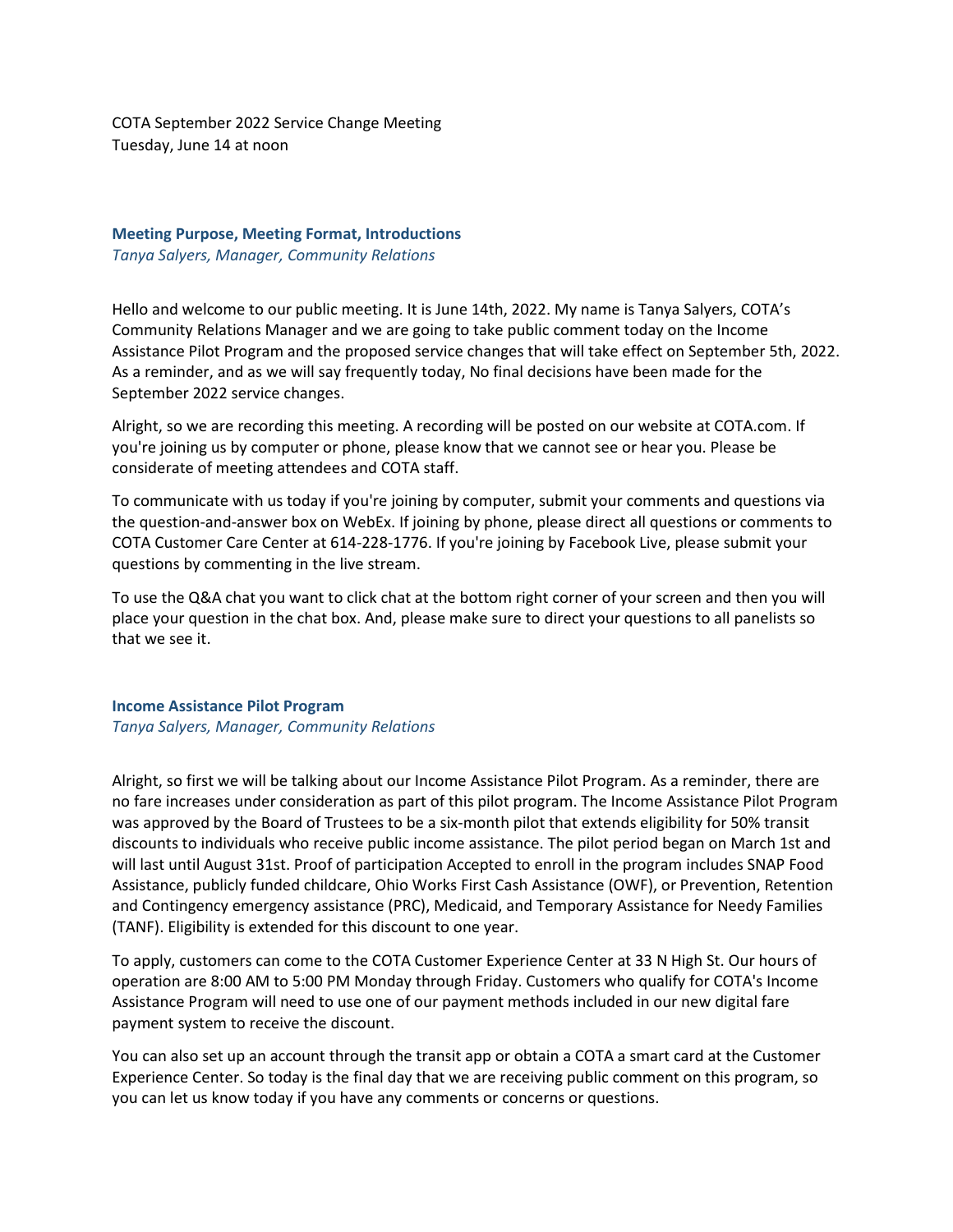Additionally, you can reach us at COTA.com/contact or call us at the Customer Experience/Customer Care Center. Final approval for this program will be at our COTA Board of Trustees meeting Wednesday, July 27th at 9:00 AM.

At this time, we will open up the floor for any questions or comments on the Income Assistance Pilot Program. If you're joining by Webex, please use the chat box. If you're joining by phone, please wait to unmute yourself until directed. If joining by Facebook live, please comment your questions in the live stream and of course you can visit COTA.com/contact to reach out to us, especially if you're viewing this recording at a later date.

So I'll open that up to the floor if anyone has any comments, we will have a separate comment time for the service changes and you can also ask questions at that time too. None from here any online. OK, so we'll move forward up next, we're going to discuss the proposed service changes, but first a reminder of our COVID-19 policy updates.

#### **COVID Policy Updates & Hiring**

*Tanya Salyers, Manager, Community Relations*

COTA will continue to provide the following measures to keep customers and employees safe, including cleaning and sanitization on all transit vehicles at high ridership stops. We've installed operator barriers on our fixed route fleet with proper ventilation and hand sanitizer available and our mask policy was lifted on April 19th.

Additionally, we'd like to share that, like most organizations, COTA is impacted by the nationwide worker shortage. We continue to recruit and hire new transit operators, but those new hires are not enough to offset retirements and other departures, so COTA will continue to adjust transit schedules due to unprecedented workforce challenges. The adjustments will be made to improve service reliability and help minimize adverse service impacts to our customers and staff and on that note, we are hiring.

COTA is actively recruiting, hiring and training new operators. Anyone interested in a rewarding career with COTA can learn more by applying at COTA.com/careers. Just some notes on our hiring our starting wage for operators in training has been increased to \$17.50 an hour upon completion of training, operators wages increased to \$21.10. Our operators can make more than \$33 an hour within five years, and COTA is in the top 5% among peer agencies for wages and benefits, so we will continue to document requests for service. And as we work to restore our workforce, we will continue to work to restore service hours. With that I'm going to kick it over to Amber to share about service changes. As a reminder, these are proposed to begin on Monday, September 5th, 2022. No final decisions have been made.

**Proposed September 2022 Service Changes** *Amber Boyd, Service Planner*

Thank you, Tanya and good afternoon, everyone. My name is Amber Boyd and am a Service Planner with COTA's Development Division and I'm going to discuss some of the proposed service adjustments you'll see on COTA's fixed route service taking effect in September. Looking at those recommendations,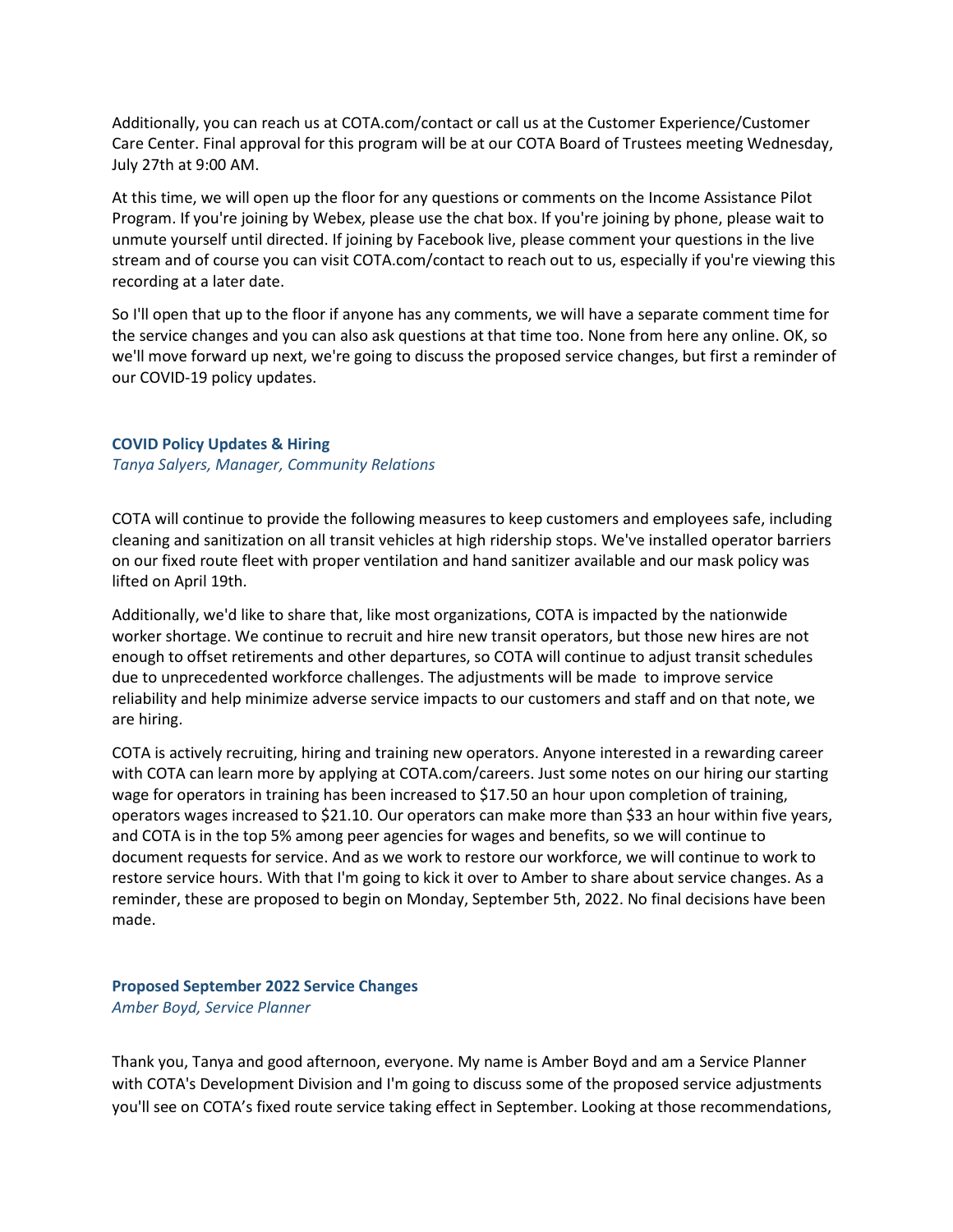we are recommending frequency reductions on Lines 1-4, 8, 10, 11, 22, 23, 31, 34, 102, and CMAX. Routing changes on Lines 4, 6, and 11, and the end of seasonal Zoo Bus service and AirConnect. We initially announced recommendations for Rush Hour lines 41-46, 51, 52, 61, and 71-75. Those are no longer a part of the proposals for September service. Looking at the changes in detail...

We are proposing frequency reductions on all frequent lines that includes line 1 Kenny/Livingston, 2 E Main/N High, 8 Karl/S High/Parsons, 10 E Broad/W Broad, and the CMAX. Monday through Friday, all frequent lines would be reduced to operate every 30 minutes on their core service and every 60 minutes on the branches before 7:00 AM only. Again, that's Monday through Friday. On Sundays only, all frequent lines will be reduced to operate every 20 minutes on core service and every 40 minutes on the branches. Moving to the next slide.

COTA is proposing frequency reductions on the following standard lines 4 Indianola/Lockbourne, 23 James/Stelzer, 31 Hudson, 34 Morse, and 102 N High/Polaris Parkway are proposed to run our hourly seven days a week. Line 3 Northwest/Harrisburg proposed to be reduced Monday through Friday to 45 minutes. Currently, that line is operating at a 30-minute frequency. On Line 6, we are proposing to discontinue service on Cleveland Ave. And then, on Line 22 we are proposing a frequency reduction on Saturday and Sundays only. The line would run every 40 minutes, and it is currently operating every 30 minutes. Again, all of these changes are proposed.

For Line 4, COTA is proposing to remove this alignment from Venice Drive and Weirton Rd. Instead, the line would continue on Watkins Rd to Alum Creek Drive. This routing change would allow for a simple, more direct route to and from Alum Creek. Customers impacted by this change are encouraged to use the COTA//Plus South Side Zone. The zone operates from 5:30 AM to 8:00 PM seven days a week. Customers can request a ride using the COTA//PLus mobile app, and again I'd like to reiterate that the alignment that we're proposing to discontinue is fully encompassed within the COTA//Plus South Side zone.

Due to the ongoing operator shortage, COTA is proposing to remove Line 6 from Cleveland Ave. Instead, Line 6 would operate between downtown Columbus and Lincoln Village every 30 minutes. Customers who would be impacted by this change, who use Line 6 to travel north of downtown Columbus, are encouraged to use the CMAX, COTA's rapid transit line. CMAX operates along Cleveland Ave using the same alignment as the Line 6, every 15 minutes between downtown and Northland Transit Center. After 7:00 PM we are proposing that the CMAX would serve the existing line 6 stops to assist customers walking to the bus stop.

Looking at Line 11, due to the ongoing operator shortage, COTA is also proposing to end Line 11 Bryden/Maize's alignment in downtown Columbus. Instead, Line 11 would operate between Graceland Shopping Center all the way to downtown, every 60 minutes. Customers who typically use Line 11 to travel between downtown Columbus and Holtzman Ave –as you can see pictured to the right –are encouraged to use Line 2. Line 2 operates every 15 minutes between downtown Columbus and Holtzman Ave and the stops are about a 5-minute walk from Line 11's current stops. For passengers with mobility limitations, we recommend you consider using COTA's Mainstream Service. For customers who typically use Line 11 to travel beyond Holtzman Ave to Alum Creek Dr, we are encouraging you to use Line 1 to transfer into the COTA//Plus South Side zone. That alignment is fully encompassed within the COTA//Plus South Side zone and Line 1 operates every 15 minutes between downtown and the South Side zone.